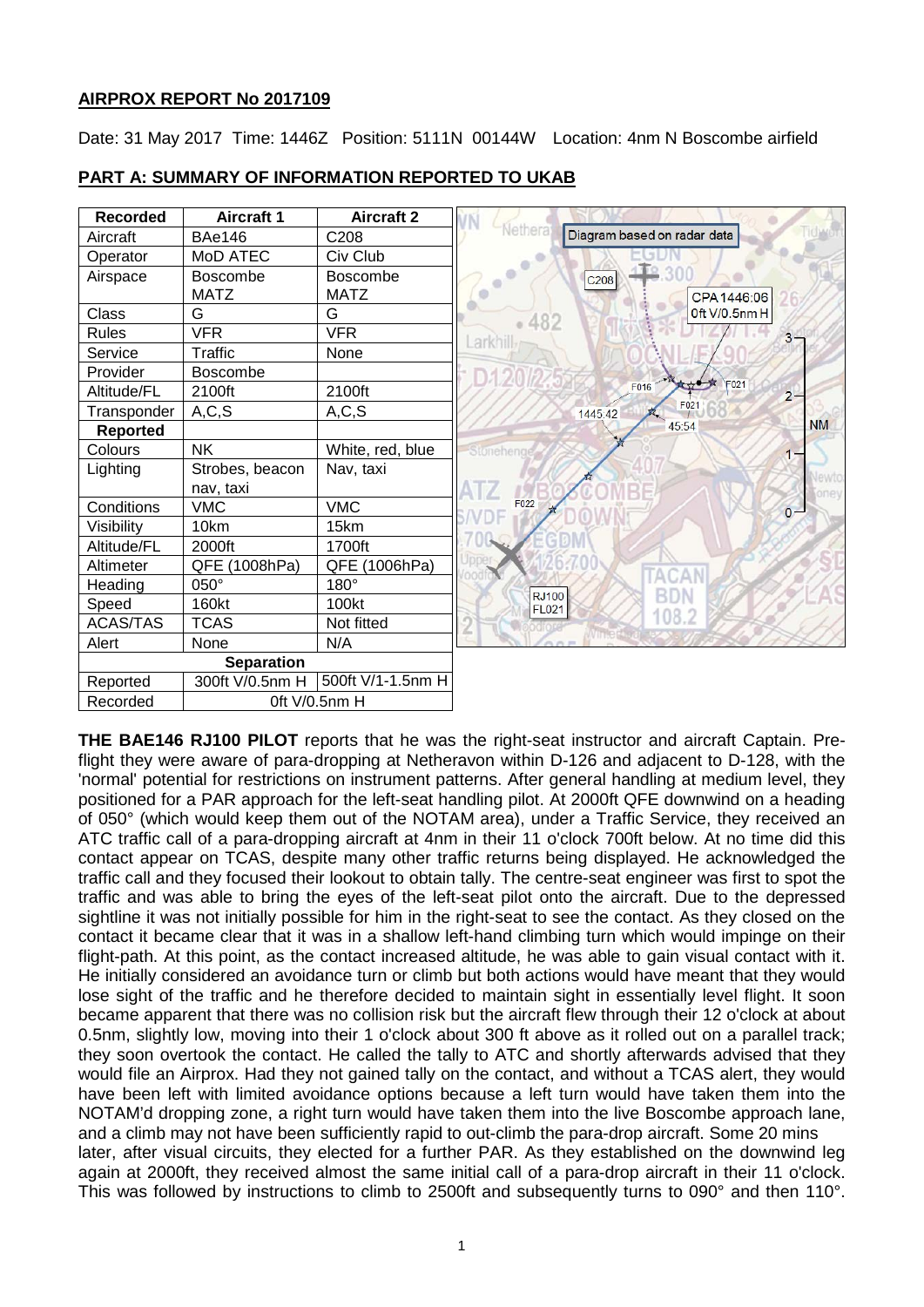They again got tally with the aircraft, which seemed to follow a similar flight path as on the previous encounter, but this time the aircraft passed on their left side at about 1nm displacement due to the avoidance turns given by ATC. Once again this aircraft did not show on TCAS.

He assessed the risk of collision as 'Medium'.

**THE CESSNA 208 GRAND CARAVAN PILOT** reports that he started the second sortie of parachute dropping at approximately 1520 and, once airborne, he called Salisbury Ops to let them know they were starting para-ops again and that he would be leaving their frequency to contact Boscombe Zone with whom he would stay and monitor. He contacted Boscombe Zone and let them know the same details and that he would be monitoring their frequency on Box 2. The expected sortie was for a 6-lift cycle to 12,000ft agl to carry out tandem parachuting. The climb profile was to take off from RW24, make a left turn out, then climb to clear Bulford ranges before turning north-north-east to continue the climb eventually turning to run in at 12,000ft on a heading of 200°. Green light was being given at 0.5nm before the spot, and the last parachutists were generally out by 0.8nm after. Then it was a left descending turn onto the reciprocal heading and a descent to a point approx 3nm north of Netheravon, then turn onto final for RW22. During the climb on the 3rd lift of the cycle he was contacted by DZ control and asked to call Boscombe Zone regarding climb out. He switched to Box 2 and called Boscombe to be told that he should not go any further south than the edge of the Netheravon ATZ. He acknowledged this and continued his climb to the north-north-east. He had not heard any calls for his callsign from Boscombe prior to this. For the 2 subsequent lifts of the cycle he ensured that the left turn-out after take-off was carried out as soon as safe to do so and continued to make the rest of the climb to the north-north-east. He had been informed on the second lift of the cycle by one of the jumpers in the rear of the aircraft of a large aircraft to their right rear some distance away and during the 3rd lift of the cycle was aware of the same aircraft on the same heading and to the south of them whilst he was climbing. On neither occasion did he feel that there was any need to take any avoiding action, and the other aircraft was not seen to be manoeuvring. When he landed from the last lift of the sortie he was informed that an Airprox had been filed.

He assessed the risk of collision as 'Low'.

**THE BOSCOMBE DOWN ZONE CONTROLLER** reports that the BAe146 pilot requested a PAR recovery to the airfield and was vectored into the Director pattern at 2000ft QFE north of the airfield. The Netheravon para-drop aircraft was noticed and called at a distance of 4nm to the north-east, heading south 700ft below. The BAe146 pilot reported that he was not visual with the para-drop aircraft, whose Mode C indicated that the aircraft dropped in height. The para-drop aircraft's pilot then started to climb and continued to move slowly south. The aircraft was called to the BAe146 pilot twice more, and the C208 passed in front of the BAe146 within 1nm horizontally and 300ft vertically and continued to climb. At this point the BAe146 pilot remarked that they were visual with the aircraft. The BAe146 pilot also commented nothing was indicated on TCAS. The profile of the para-drop aircraft was not as expected, and a climb through the Director pattern was highly unusual. As the BAe146 pilot turned for base leg, he declared that he would be filing an Airprox for the occurrence and the Supervisor was informed.

**THE BOSCOMBE DOWN SUPERVISOR** reports that he did not witness the closest point of confliction on the radar screen because he was dealing with an avoidance NOTAM that had been given to him but he did, however, hear traffic being called multiple times to the BAe146 pilot. Shortly afterwards, the Zone controller made him aware that the two aircraft had come close to each other and, at this point, he observed the Netheravon para-drop aircraft further south than expected and well outside of both the established Drop Zone and the lateral confines of the Netheravon ATZ. It was, however, certainly within the confines of the Boscombe MATZ and very close to the Boscombe ATZ. Almost immediately afterwards, the Airprox was declared on frequency and he telephoned Netheravon Air Ops to advise them and asked for the pilot to give him a telephone call. The Zone controller repeatedly tried to raise the para-drop pilot on the Boscombe Zone frequency which, in accordance with the Letter of Agreement between the two Units, the para-drop aircraft should remain on throughout operations, but to no avail. Approximately 10-15 minutes later, the para-drop aircraft lifted again and followed a very similar profile southbound as before, again with the BAe146 in close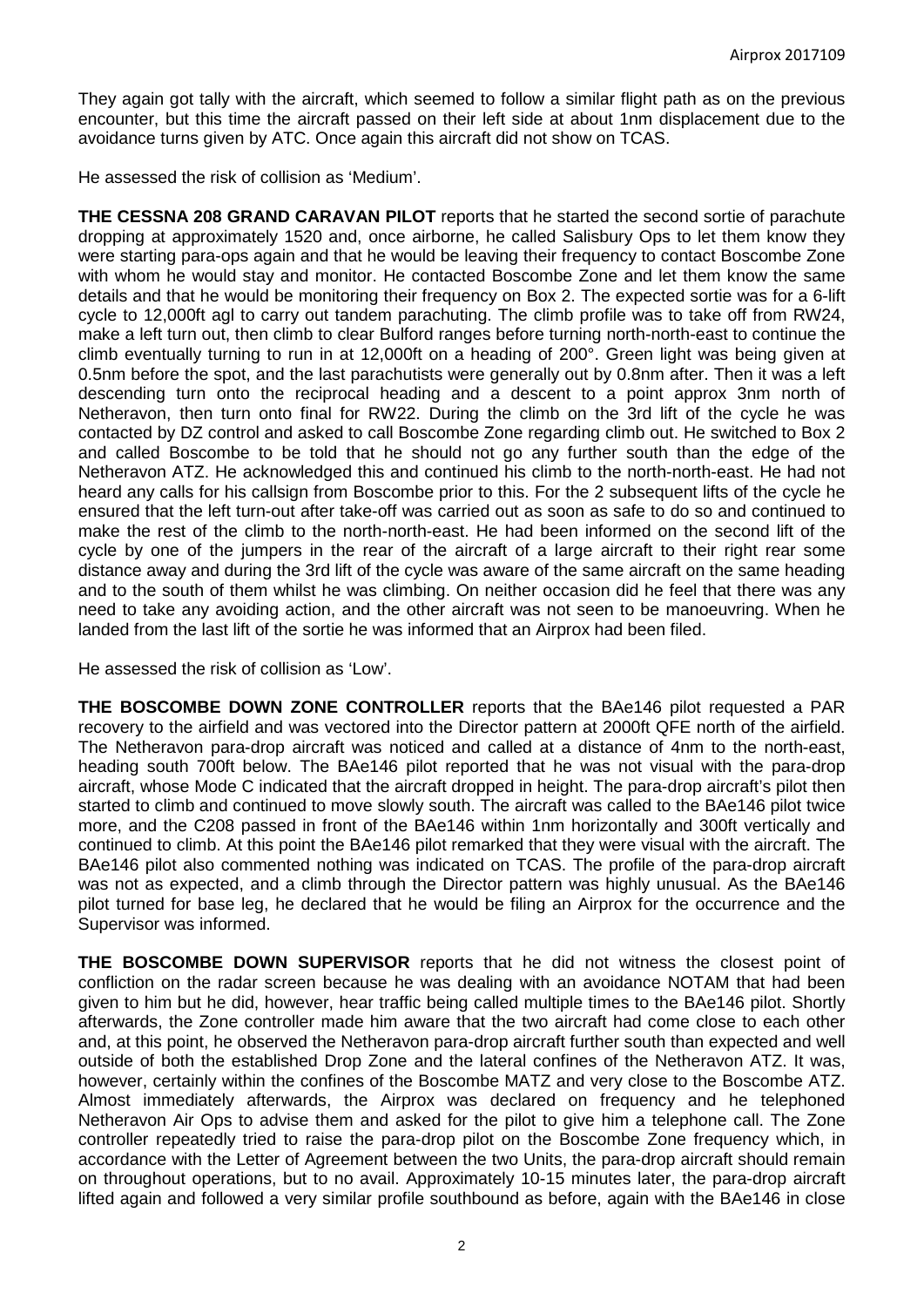proximity. Again Traffic Information was passed multiple times and the BAe146 pilot gained visual contact. During the second climb-out, he telephoned Netheravon Ops to question them and try to rectify the situation and, shortly afterwards, he spoke to the Chief Pilot, who advised him that he would ensure all pilots were re-briefed. The C208 pilot was then able to be contacted on the Zone frequency and reminded not to climb to the south of the airfield without a clearance from Boscombe Zone because it impinged with their instrument circuit traffic, which they acknowledged. He commented that a similar occurrence had happened on 26 February 2016 but it was not filed as an Airprox. The problem had not presented again since that time.

He perceived the severity of the incident as 'Medium'.

## **Factual Background**

The weather for Boscombe Down was recorded as follows:

METAR EGDM 311450Z 22008KT 9999 SCT032 21/13 Q1022 BLU NO SIG=

### **Analysis and Investigation**

### **Military ATM**

The Airprox occurred, 4nm north of MOD Boscombe Down, between a BAe146 and a C208. The BAe146 pilot was receiving a Traffic Service from the Boscombe Director while positioning for a PAR approach and the C208 pilot was conducting para-dropping with Salisbury Operations (box 1) and Boscombe Zone (box 2) but not receiving an ATS.

Portions of the tape transcripts between the Boscombe Director and the BAe146 pilot are below:

| <b>From</b>     | To              | <b>Speech Transcription</b>                                                                             | <b>Time</b> |
|-----------------|-----------------|---------------------------------------------------------------------------------------------------------|-------------|
| <b>BAE146</b>   | <b>Director</b> | "Boscombe, [BAE146 C/S] is ready for recovery, looking for radar to<br>PAR or is the ILS [unreadable] " | 14:38:20    |
| <b>Director</b> | <b>BAE146</b>   | "[BAe 146 C/S] roger"                                                                                   | 14:38:38    |
| <b>Director</b> | <b>BAE146</b>   | "[BAE146 C/S/] Traffic right 2 o clock, 6 miles, manoeuvring no height                                  | 14:39:28    |
|                 |                 | information                                                                                             |             |
| <b>BAE146</b>   | Director        | "[BAE146 C/S] looking"                                                                                  | 14:39:35    |
| Director        | <b>BAE146</b>   | "[BAE146 C/S] previous called traffic now right 1 o clock, 2 miles,                                     | 14:40:01    |
|                 |                 | manoeuvring no height information"                                                                      |             |
| <b>BAE146</b>   | Director        | "[BAE146 C/S] looking"                                                                                  | 14:40:06    |
| Director        | <b>BAE146</b>   | "[BAE146 C/S] information code kilo, RWY 23, wind 330 10 knots,                                         | 14:40:09    |
|                 |                 | colour BLU, QFE 1008, the ILS is unserviceable"                                                         |             |
| <b>Director</b> | <b>BAE146</b>   | "[BAE146 C/S], RWY 23 right hand"                                                                       | 14:40:34    |
| <b>BAE146</b>   | <b>Director</b> | "RWY 23 right hand, [BAE146 C/S]" [Barely readable]                                                     | 14:40:37    |
| <b>Director</b> | <b>BAE146</b>   | "[BAE146 C/S] descend FL50"                                                                             | 14:41:00    |
| <b>BAE146</b>   | <b>Director</b> | "Descend FL50, [BAE146 C/S]"                                                                            | 14:41:05    |
| <b>Director</b> | <b>BAE146</b>   | "vectoring for PAR RWY 23 procedure minimum 200 feet"                                                   | 14:41:52    |
| <b>BAE146</b>   | <b>Director</b> | "[BAE146 C/S], touch and go to the visual, [BAE146 C/S]"                                                | 14:41:55    |
| Director        | <b>BAE146</b>   | "[BAE146 C/S]"                                                                                          | 14:42:02    |
| <b>Director</b> | <b>BAE146</b>   | "[BAE146 C/S] set Boscombe QFE 1008, descend to height 2000ft"                                          | 14:42:57    |
| <b>BAE146</b>   | <b>Director</b> | "1008 set and descend to 2000ft, [BAE146 C/S]"                                                          | 14:43:03    |
| <b>Director</b> | <b>BAE146</b>   | "[BAE146 C/S] turn left heading 050 degrees"                                                            | 14:44:21    |
| <b>BAE146</b>   | <b>Director</b> | "left 050, [BAE146 C/S]"                                                                                | 14:44:26    |
| <b>Director</b> | <b>BAE146</b>   | "[BAE146 C/S] traffic left 11 o clock 4 miles manoeuvring indicating                                    | 14:45:12    |
|                 |                 | 700 feet below, Netheravon para-dropper"                                                                |             |
| <b>BAE146</b>   | Director        | "[BAE146 C/S] looking, nothing on TCAS"                                                                 | 14:45:20    |
| Director        | <b>BAE146</b>   | "[BAE146 C/S] previous called traffic now 12 o clock 2 miles                                            | 14:45:37    |
|                 |                 | manoeuvring indicating 300ft below"                                                                     |             |
| <b>BAE146</b>   | <b>Director</b> | "[BAE146 C/S]"                                                                                          | 14:45:45    |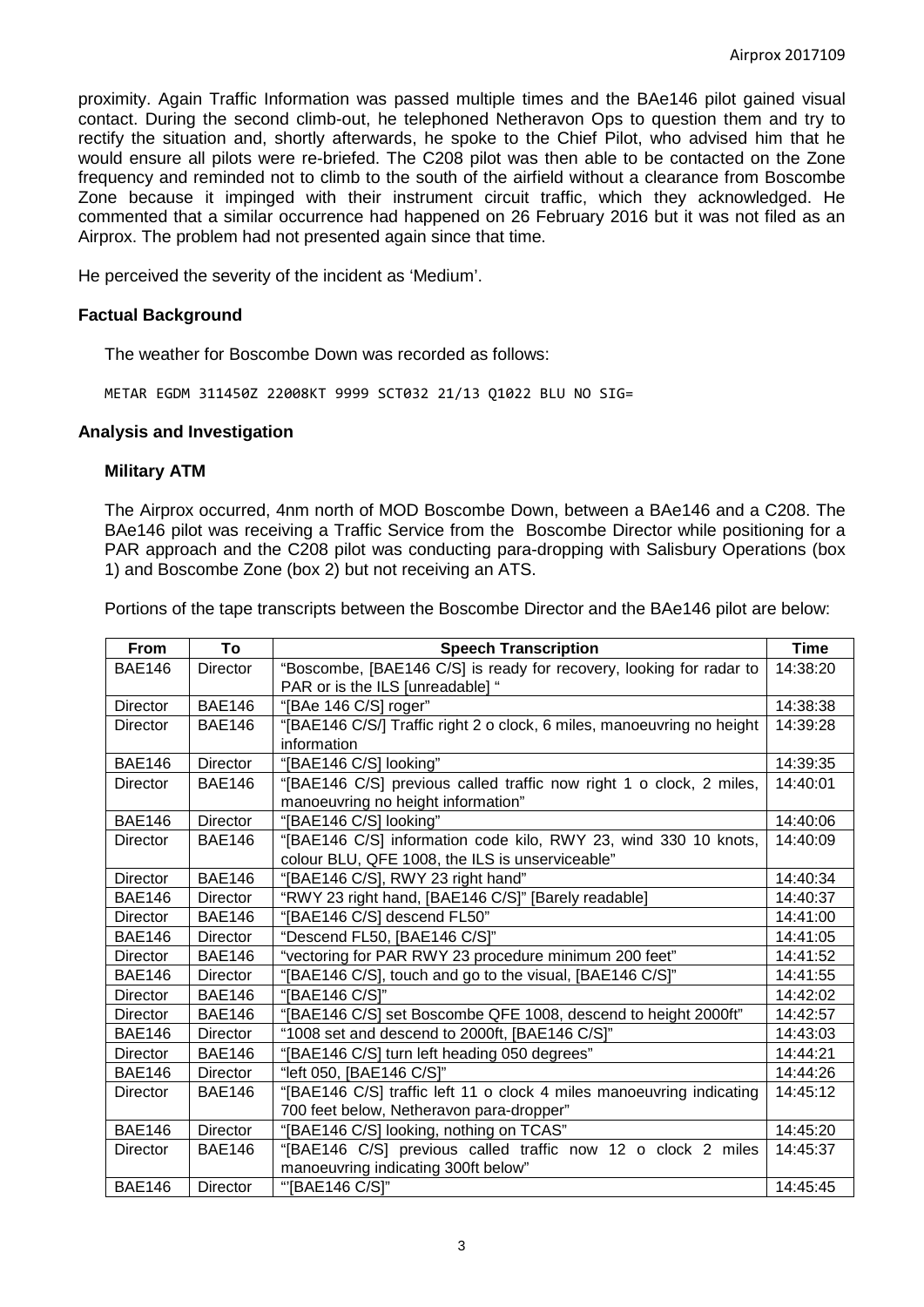| <b>From</b>     | Т٥            | <b>Speech Transcription</b>                                        | Time     |
|-----------------|---------------|--------------------------------------------------------------------|----------|
| <b>Director</b> | <b>BAE146</b> | "[BAE146 C/S] previous called traffic now right 1 o clock, 1 mile, | 14:45:57 |
|                 |               | manoeuvring indicating similar level"                              |          |
| <b>BAE146</b>   | Director      | "[BAE146 C/S] copied, he actually climbed, crossed us and passed   | 14:46:03 |
|                 |               | through our level"                                                 |          |
| Director        | <b>BAE146</b> | "[BAE146 C/S]"                                                     | 14:46:09 |
| <b>BAE146</b>   | Director      | "He's now within about 400ft"                                      | 14:46:10 |
| <b>BAE146</b>   | Director      | "and crossing through our level"                                   | 14:46:16 |
| <b>BAE146</b>   | Director      | "you may want to speak to them about that"                         | 14:46:18 |

Figures 1-6 show the positions of the BAe146 and the C208 at relevant times in the lead up to and during the Airprox. The screen shots are taken from a replay using the 'All Swanwick' radar feed, which is not used by Boscombe ATC and is therefore not necessarily representative of the picture available to the controller.

At 14:42:57 (Figure 1), the Boscombe Director instructed the BAe146 pilot to descend to height 2000ft QFE 1008 while being vectored for a PAR approach to RW23RH.



Figure 1: Geometry at 14:42:57 (BAe146 2614; C208 not seen).

At 14:44:21 (Figure 2), the Boscombe Director instructed the BAe146 pilot to turn left onto heading 050° in order to position downwind. From the screenshots, it is not certain what the location of the C208 was at this time.



Figure 2: Geometry at 14:44:21 (BAe146 2614; C208 not seen).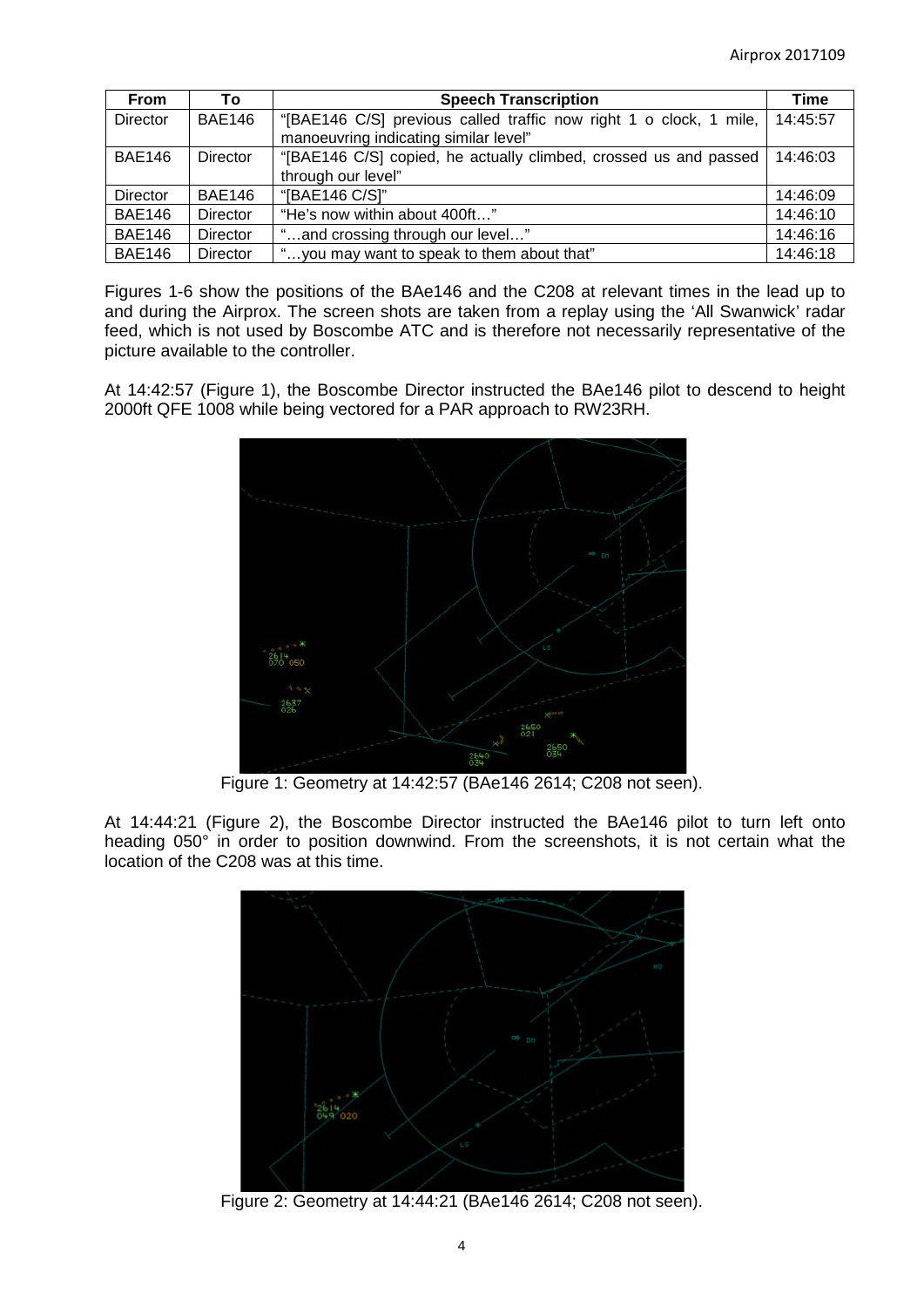At 14:45:12 (Figure 3), the Boscombe Director passed Traffic Information to the BAe146 pilot on the C208 as left, 11 o'clock, 4nm, manoeuvring, indicating 700ft below, Netheravon para-dropper. The BAe146 pilot responded that he was looking but that there was nothing on TCAS.



 Figure 3: Geometry at 14:45:12 Figure 4: Geometry at 14:45:37 (BAe146 2614; C208 0033).

At 14:45:37 (Figure 4), the Boscombe Director updated the Traffic Information as 12 o'clock, 2nm, manoeuvring, indicating 300ft below. The BAE146 pilot acknowledged the Traffic Information.

At 14:45:57 (Figure 5), the Boscombe Director updated the Traffic Information again, as right, 1 o'clock, 1nm, indicating similar level. The BAE146 pilot responded that the traffic had climbed across their aircraft, passing through their level.



Figure 5: Geometry at 14:45:57 Figure 6: Geometry at 14:46:06 (BAe146 2614; C208 0033)

At 14:46:06 (Figure 6), the 2 aircraft passed at their CPA of approximately 0.5nm laterally and same height vertically, as the C208 pilot turned back onto a northwesterly track and continued climb.

The Boscombe Down Radar Training Circuit (RTC) (Figure 7) is normally flown at height 2000ft QFE to the north of the aerodrome due to the proximity of other aerodromes, and associated high traffic density, to the south. It is a complex piece of airspace, requiring caution not to conflict with other inbound instrument traffic.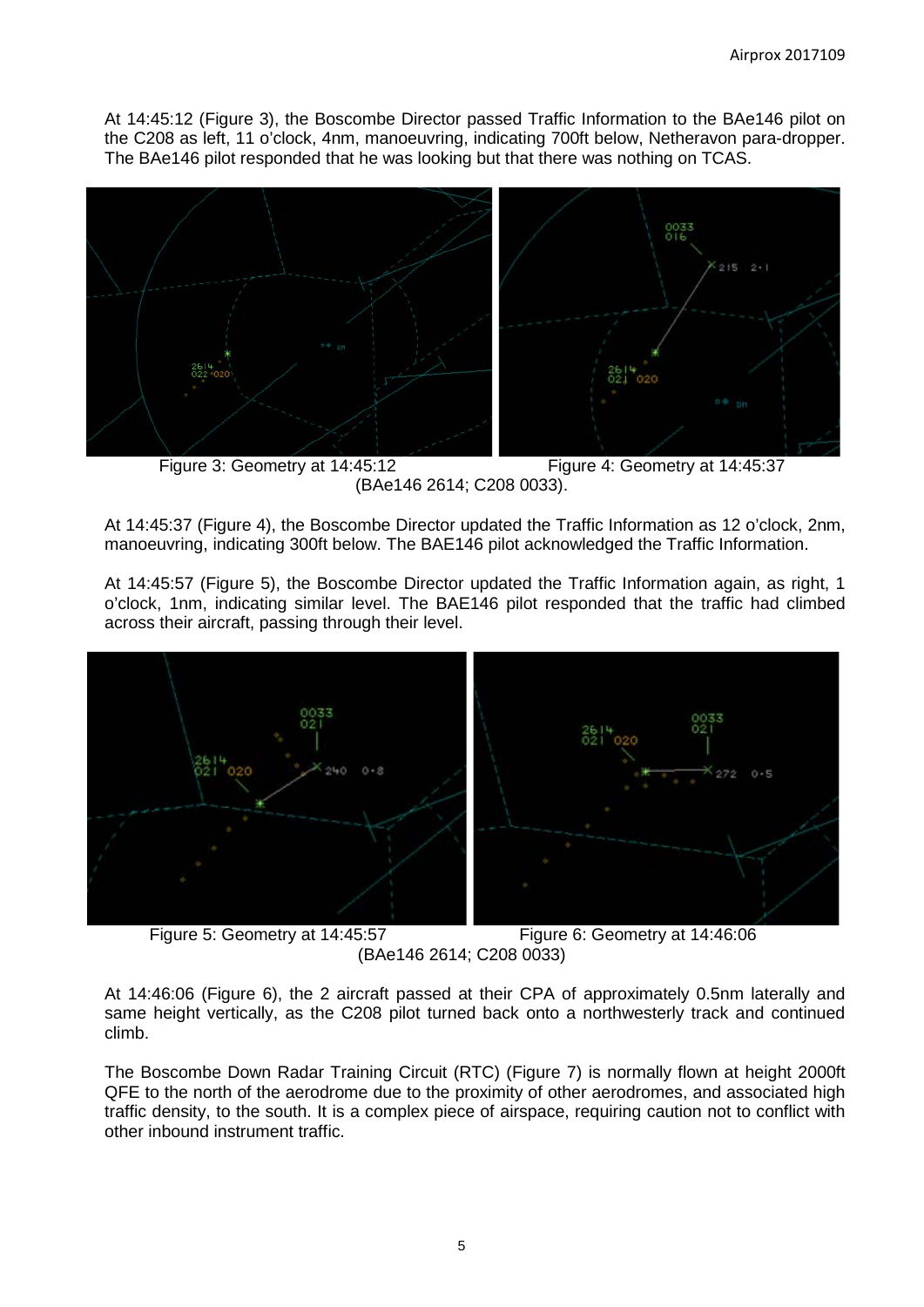

Figure 7: Boscombe Down RTC.

A standard profile for para-dropping at Netheravon (Figure 8) when operating from RW22 is a climb out in the left-hand turn, remaining within the lateral confines of the ATZ, which is displaced from the drop zone, until tracking north-northeast (green arrows). There are no height restrictions imposed and it is deemed safe for Boscombe Down traffic to overfly the Netheravon ATZ avoiding the drop zone. Sorties are notified to Boscombe Zone on Box 2, on which the C208 pilot was listening out, though no ATS is provided. On this occasion, the C208 pilot flew further southeast (orange arrow) than expected before turning back northbound.



Figure 8: Netheravon Paradropping Profiles.

The Boscombe Director passed Traffic Information to the BAe146 pilot, along with updates, therefore fulfilling the requirements of Traffic Service provision iaw CAP 774. Despite the conflicting C208 not appearing on the BAe146's TCAS, and flying what was considered a highly unusual profile, the Traffic Information enabled the pilot to gain visual acquisition and assess that no evasive action was required.

The C208 pilot had the Boscombe Zone frequency selected on his second box and had made contact on commencing the sortie; however, the pilot did not respond to the Boscombe Zone controller's attempts to make contact as the scenario progressed, therefore Traffic Information could not be passed nor could the C208 pilot's intentions be clarified.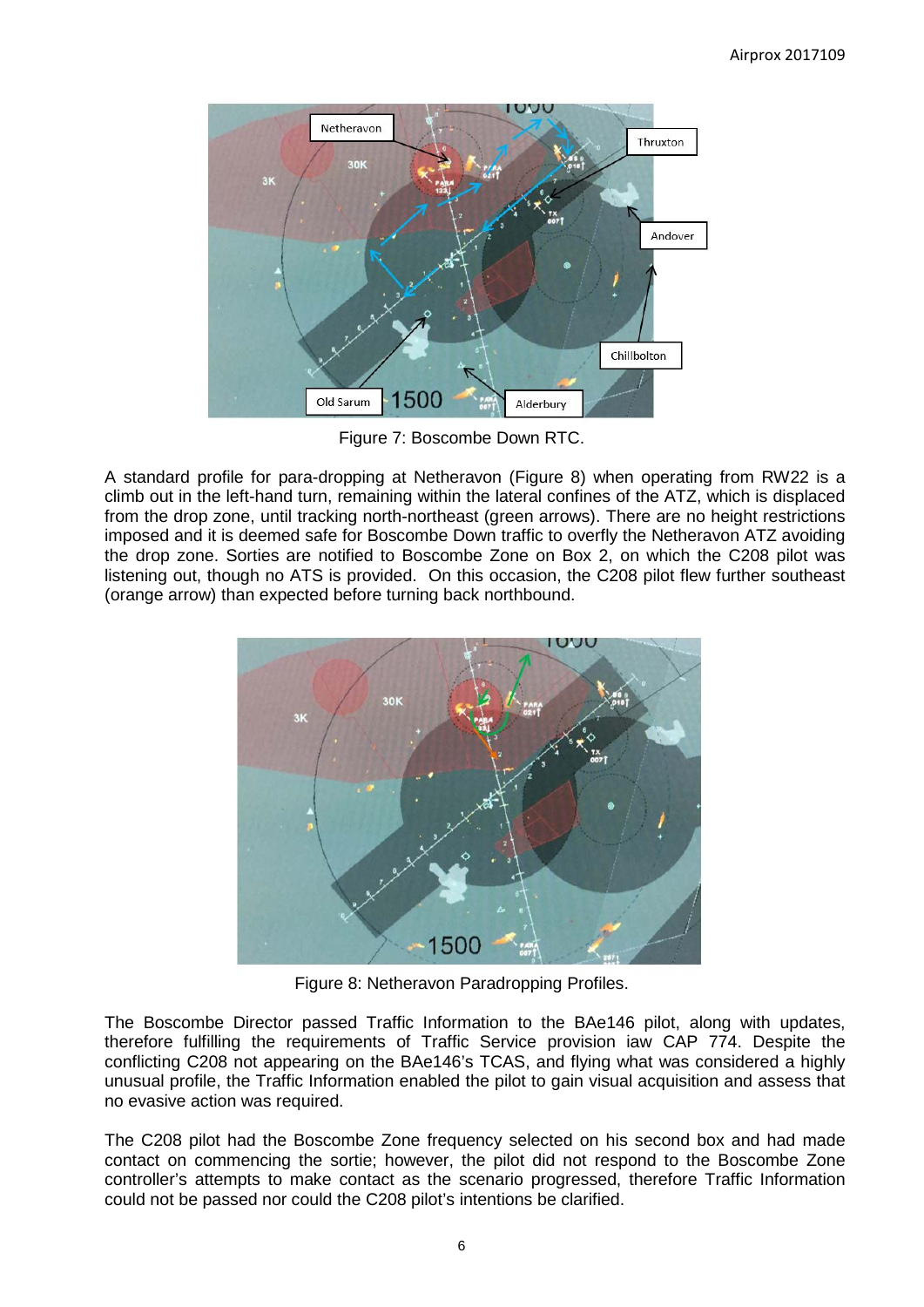# **UKAB Secretariat**

The BAE146 and C208 pilots shared an equal responsibility for collision avoidance and not to operate in such proximity to other aircraft as to create a collision hazard<sup>[1](#page-6-0)</sup>. The C208 displayed Modes A, C and S on radar replay; the Board were unable to determine why the C208 did not appear on the BAE146 TCAS display.

## **Comments**

## **HQ Air Command**

A similar occurrence to this incident took place in February 2016, where the para-dropping aircraft proceeded further south than was expected by the controllers and came into conflict with a Hawk in the Boscombe Down (BDN) instrument pattern. Following this previous incident it was agreed that para-dropping aircraft would not enter the BDN MATZ unless in 'good 2-way contact' with BDN Zone on VHF. On this occasion, although the para-dropping aircraft had contacted BDN in accordance with the LOA between the units, it seems that 'good' 2-way communications were not established because the Zone controller was unable to elicit a response from the pilot of the C208 when it became apparent that his aircraft would be in conflict with the BAe146. Timely Traffic Information was passed to the pilot of the BAe146 which permitted him to gain visual contact with the C208 and judge that no avoiding action would be necessary, albeit the aircraft would pass quite close to each other. The barriers to MAC that were available in this encounter were electronic conspicuity (EC), a surveillance-based ATS and lookout. Whilst it is clear that the C208 was squawking, it is not known why the contact did not appear on the TCAS in the BAe146. That said, the EC barrier was partially effective as it allowed the controller to provide accurate Traffic Information to the pilot of the BAe146, which also demonstrates the effectiveness of the ATS barrier. Look-out, guided by the Traffic Information, also functioned effectively. However, a repeat of an incident that occurred some 15 months earlier indicates that there are still weaknesses in the agreement between Netheravon and Boscombe Down. It seems that controllers expect paradropping aircraft to remain within the lateral confines of the Netheravon DZ and/or ATZ on climbout, but this is not stated in the current LOA. It may be appropriate to review the LOA to ensure that lateral separation can be maintained on the occasions where good 2-way radio contact with BDN Zone cannot be assured.

**The Occurrence Manager Netheravon** reported that he spoke to the Senior Pilot at Netheravon shortly after he was advised of the Airprox. He was informed that the pilot of the C208 had made initial contact with Boscombe on climb-out from Netheravon and although he did have the Boscombe frequency on his second box for some reason he did not respond to the calls from the Boscombe controller when it became apparent that he would be in the same airspace as the BAe146. The senior pilot stated that he would re-brief all pilots and reiterate that clearance must be sought from Boscombe prior to entry into D126.

### **Summary**

An Airprox was reported when a BAe146 and a C208 flew into proximity at 1446 on Wednesday 31<sup>st</sup> May 2017. Both pilots were operating under VFR in VMC, the BAe146 pilot in receipt of a Traffic Service from Boscombe Down. The C208 pilot was not in receipt of an ATC Service.

# **PART B: SUMMARY OF THE BOARD'S DISCUSSIONS**

Information available included reports from both pilots, the controller concerned, area radar and RTF recordings and reports from the appropriate ATC and operating authorities.

An HQ Air Command member first described to the Board the inter-operational aspects between Boscombe Down ATC and the parachuting club at Netheravon. He mentioned that the C208 used for

 $\overline{\phantom{a}}$ 

<span id="page-6-0"></span><sup>1</sup> SERA.3205 Proximity.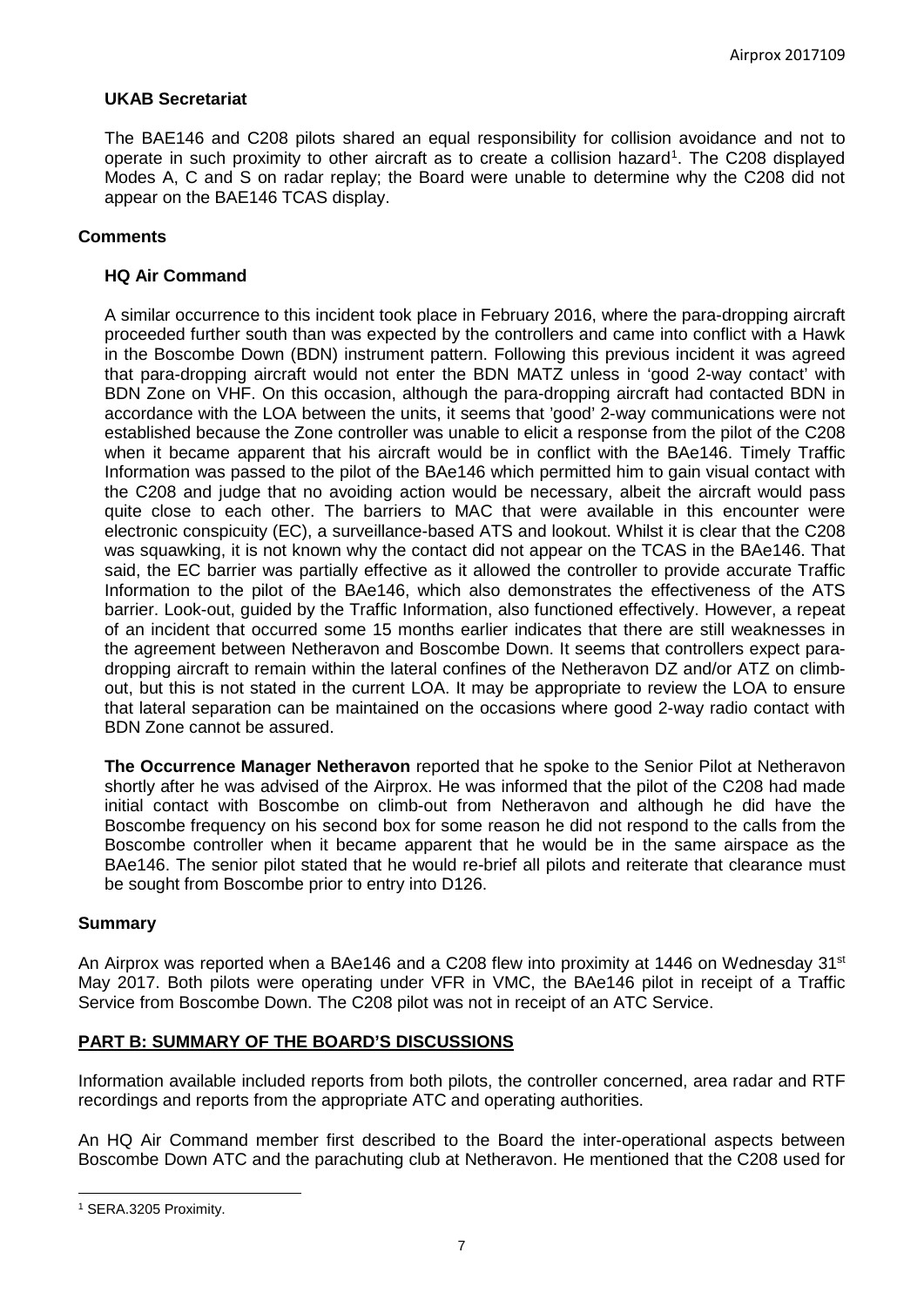parachuting is civilian registered and piloted by a civilian. Accordingly, as for all MATZ penetrations by civilian aircraft, provided they remained outside the Boscombe ATZ, there is no legal requirement for the pilot to contact ATC. However, he explained that, following an incident in 2016, it had been agreed that Netheravon para-dropping aircraft would not enter the Boscombe MATZ unless in good 2-way contact (a Letter of Agreement (LoA) had been agreed between the two units which required the pilots of the para-dropping aircraft to contact Boscombe Down and to listen out on the frequency). He went on to explain that there was an expectancy from Boscombe ATC that the pilot would remain within the lateral dimensions of the Netheravon ATZ during the climb but that this is not stipulated in the LoA (although apparently it is customary practice for para-dropping aircraft to avoid the Boscombe radar pattern). The HQ Air Command member pointed out that, during his operation, the C208 pilot was expected to contact three agencies: Salisbury Ops (to determine information about any relevant details about operations in the area); the Netheravon Drop Zone controller; and Boscombe Down. Being equipped with only two radios, it was therefore not possible to be in contact with all these people continuously. Notwithstanding, the C208 pilot had contacted Boscombe Zone to brief his sortie, and reported that he had been listening out on their frequency, but it had not been possible to determine why he had not responded to the calls made by Boscombe ATC.

The Board then turned to the actions of the Boscombe Director, who was providing a Traffic Service to the BAe146 pilot. The controller had turned the BAe146 onto a right-hand downwind heading, positioning for a PAR approach to RW23 and, at the time, the C208 was not showing on the radar recording. When the C208 became apparent and was seen positioning further south than expected, Traffic Information had been issued to the BAe146 pilot; first at 7nm, then 2nm and finally 1nm at a similar level. Some members wondered whether the controller could have issued avoiding action instructions to the BAe146 pilot who had reported not sighting the C208. ATC members commented that the controller was complying with the requirements of a Traffic Service, and that it would not have been possible to provide a Deconfliction Service because the BAe146 pilot was operating under VFR. However, they were sure that if there had been an imminent risk of a collision, avoiding action 'advice' would have been given. The Board noted that, whilst the Director was in the process of issuing Traffic Information to the BAe146, the Boscombe Zone controller was also trying to contact the C208 pilot to pass him Traffic Information and advice but without success.

Turning to the actions of the BAe146 pilot, some members queried why the pilot had initially continued towards the reported position of the C208 without visual contact. Military Controller members commented that the airspace north of Boscombe Down was very congested: the pilot could not have turned left because it would have meant entering the Netheravon Drop Zone, and a right turn would have resulted in the aircraft turning towards the RW23 approach path. In the event the pilot was able to establish visual contact with the C208 and confirm that there was no collision risk. The Board noted that the BAe146 pilot reported that, surprisingly, the C208 had not shown on his TCAS. Given that SSR returns were visible on the radar replay, some members wondered whether the positioning of the associated aerials on the two aircraft had perhaps led to blanking of the signals.

As for the C208 pilot, members noted that he had reported that he had departed from RW24 at Netheravon, making a left turn-out, then climbing to clear the Buford ranges before turning northnortheast. During a subsequent drop, he again went further south than expected by Boscombe ATC, and, at Boscombe's request, was asked by the Drop Zone controller to contact Boscombe, who asked him to go no further south than the edge of the Netheravon ATZ. It seemed to the Board that the C208 pilot was either unaware of the normal practice of climbing within the Netheravon ATZ, or was unsure of his position and routing as he climbed for the drop.

The Board then turned its attention to the cause and risk of the Airprox. Some members wondered if the cause of the Airprox was that the controller had effectively vectored the BAe146 into conflict with the C208. In accordance with the procedures for a Traffic Service, a controller, when providing headings/levels for the purpose of positioning and/or sequencing or as navigational assistance, should take into account traffic in the immediate vicinity based on the aircraft's relative speeds and closure rates so that a risk of collision is not knowingly introduced by the instructions passed. However, others pointed out that the controller is not required to achieve defined deconfliction minima, and pilots remain responsible for collision avoidance even when being provided with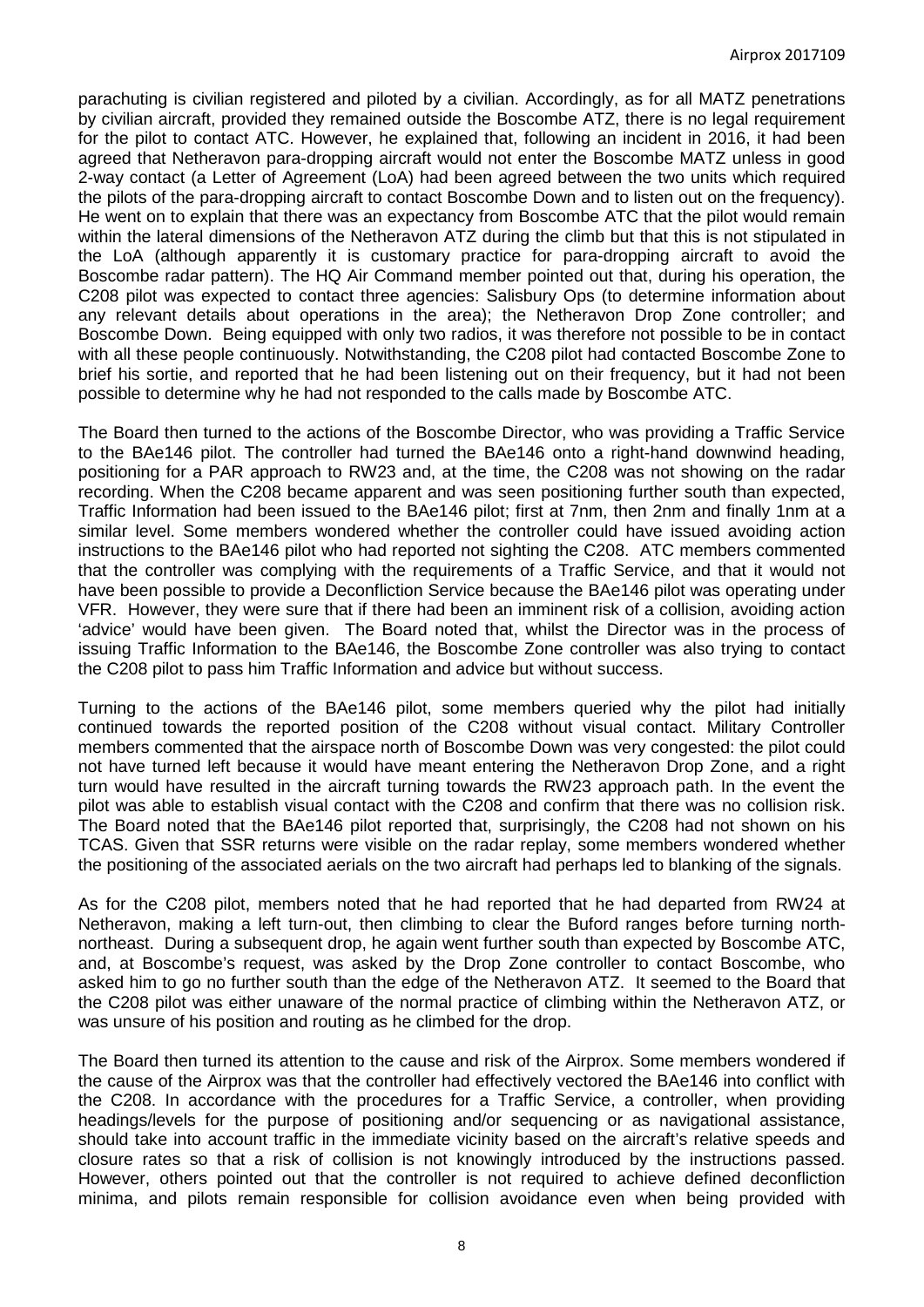headings/levels by ATC. Furthermore, on this occasion, although it was not possible to see a recording of the Boscombe Down controller's radar display, the Board opined that the C208 was not showing on the display when the turn onto a downwind heading was issued to the BAe146 pilot. As a result, the Board agreed that the controller had not turned the BAe146 towards a known confliction. Other members wondered whether it had been that the C208 pilot had climbed into confliction with the BAe 146 but this was discounted because, at the separation apparent on the radar display, the C208 had been almost 1nm ahead of the BAe146 when their tracks crossed. This led to a discussion about whether the BAe146 was actually in an overtaking situation at the time of the Airprox and so was required to keep clear of the C208. None of these descriptions seemed to fit the event, although it was apparent to the Board that the BAe146 pilot had been concerned about the flight path of the C208 when it was approaching the Radar Training Circuit, especially because the exact details of its operation were not known; he was also concerned that the C208 did not show on his TCAS display. Accordingly, the Board agreed that the Airprox was best described as the BAe146 pilot being concerned by the proximity of the C208. As for the risk, members noted that Traffic Information had been issued to the BAe146 pilot, enabling him to obtain visual contact with the C208; the C208 pilot also reported sighting the BAe146 although only after he had rolled out ahead. Members noted that both pilots considered that there had been no need to take avoiding action, and the Board therefore concluded that although safety had been degraded, there had been no risk of a collision; accordingly, the risk was assessed as Category C.

The Board agreed that there was a considerable degree of ambiguity about the operation of parachute aircraft from Netheravon within the associated LoA. Apart from the communication procedures, there were no other formal agreements about the routing of the parachute aircraft, and Boscombe ATC seemed just to expect the aircraft not to enter their airspace. Accordingly, the Board resolved to make a recommendation that Boscombe Down and Netheravon agree a robust LoA concerning parachuting ops from Netheravon.

# **PART C: ASSESSMENT OF CAUSE AND RISK**

Cause: The BAe146 pilot was concerned by the proximity of the C208.

Degree of Risk: C.

Recommendation: HQ Air Command and Netheravon agree a robust LoA with respect to parachuting operations from Netheravon and the implications for Boscombe Down operations.

# Safety Barrier Assessment<sup>[2](#page-8-0)</sup>

In assessing the effectiveness of the safety barriers associated with this incident, the Board concluded that the key factors had been that:

# **Flight Crew:**

l

**Regulations, Processes, Procedures and Compliance** were assessed as **ineffective** because there was ambiguity within the LoA about para-dropping aircraft routing and the expectation by Boscombe ATC that the C208 pilot would remain outside their airspace. Additionally Boscombe Zone was unable to contact the C208 pilot who was required to listen out on their frequency.

**Tactical Planning** was assessed as **partially effective** because the C208 either did not plan to remain clear of Boscombe's airspace, or was unaware of the requirement to climb within the Netheravon ATZ.

<span id="page-8-0"></span><sup>&</sup>lt;sup>2</sup> The UK Airprox Board scheme for assessing the Availability, Functionality and Effectiveness of safety barriers can be found on the [UKAB Website.](http://www.airproxboard.org.uk/Learn-more/Airprox-Barrier-Assessment/)